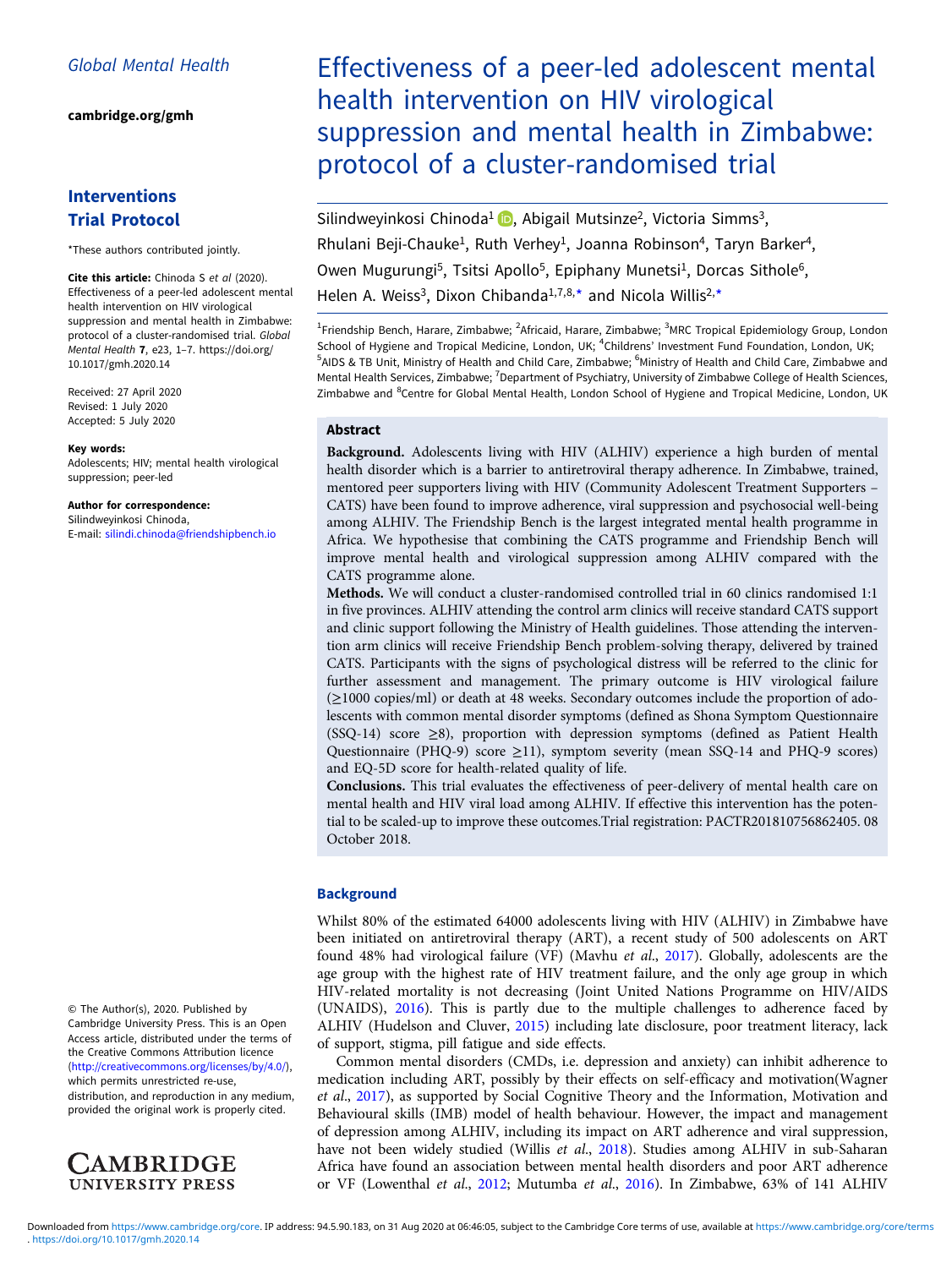aged 13–18 were above the 'at-risk threshold' for CMD symptoms (Shona Symptom Questionnaire (SSQ-14) score  $\geq$ 8), and those with CMD were less likely to have good reported ART adherence  $(p = 0.04)$  (Mayhu et al., [2013](#page-5-0)). In Johannesburg, 343 ALHIV aged 13–19 years accessing five paediatric ART clinics were assessed using standardised measures and found that 27% were symptomatic for depression, anxiety and post-traumatic stress disorder, and a further 24% indicated the signs of suicidality (Woollett et al., [2017](#page-6-0)).

Among Zimbabwean ALHIV, CMD symptoms are associated with poor self-reported ART adherence (Mavhu et al., [2013\)](#page-5-0), and a pilot study found evidence of improved virological suppression following combined depression and adherence counselling (Abas et al., [2018\)](#page-5-0). There is some evidence that treating CMDs can improve ART adherence and virological suppression in adults. Depression treatment was associated with improved ART adherence in a meta-analysis of 29 studies from the USA, although there was no evidence of an effect when only the 15 randomised controlled trials were included (Sin and DiMatteo, [2014\)](#page-6-0). Evidence from Africa is scant. In Uganda, depression alleviation at 12 months was associated with improved ART adherence, and the relationship was mediated by adherence self-efficacy (Wagner *et al.*, [2017](#page-6-0)). This result suggests that depression treatment may improve participants' ability and confidence to take ART, which in turn improves adherence. ART adherence and virological suppression improved after depression treatment of 41 PLHIV in Cameroon (Gavnes et al., [2015\)](#page-5-0).

In Zimbabwe, as in many other countries, there is limited understanding of the mental health needs of adolescents, including those living with HIV. There is also no system for the identification, referral and management of ALHIV and mental illness (Mangezi and Chibanda, [2010\)](#page-5-0). With only 12 practising psychiatrists in Zimbabwe, innovative approaches to the provision of mental health services are essential. In the proposed trial, we will evaluate the impact of two existing psychosocial interventions delivered by lay workers on ART adherence among ALHIV.

The Zvandiri programme, developed by the Private Voluntary Organisation Africaid, is a model of differentiated clinical service delivery for children, adolescents and young people living with HIV in Zimbabwe and has been cited as a 'best practice' intervention by the WHO (Willis et al., [2018;](#page-6-0) World Health Organisation, [2019\)](#page-6-0) and adopted or adapted in eight countries in the region. At the forefront of Zvandiri are trained, mentored peer supporters aged 18–24 years old and living with HIV. These peer supporters are known as Community Adolescent Treatment Supporters (CATS). CATS are integrated within the clinics and surrounding communities and generate demand for HIV services across the cascade (Willis et al., [2018](#page-6-0)), supporting ART initiation, adherence, linkage and retention in care for their caseload of children, adolescents and young people. This CATS model results in improved adherence, retention (Willis et al., [2019](#page-6-0)) and virological suppression (Mavhu et al., [2020\)](#page-5-0) among ALHIV compared with adolescents receiving standard of care alone. CATS are actively engaged in the development and implementation of their own peer-led mental health intervention in response to the needs of their peers. To achieve this, they aim to build on their existing experience as peer counsellors.

The Friendship Bench is a low-intensity mental health intervention delivered by trained and supervised lay health workers (Chibanda et al., [2015](#page-5-0)). It is based on cognitive behavioural therapy principles with an emphasis on problem-solving therapy (PST) (Chibanda et al., [2011\)](#page-5-0). A cluster-randomised controlled trial showed it was effective for treating symptoms of CMDs

(i.e. depression and anxiety disorders), and improving quality of life, among adults (Chibanda et al., [2016d\)](#page-5-0). Due to its success in the last 10 years, the Friendship Bench has been scaled-up to over 70 primary health care facilities in Zimbabwe (Chibanda et al., [2016c\)](#page-5-0). The Friendship Bench is the only evidence-based mental health intervention currently scaled up in Zimbabwe (Chibanda et al., [2016c\)](#page-5-0) and is being adopted by other countries including Malawi, Tanzania and the USA. Zvandiri aims to adopt it for its CATS by training and mentoring them in PST.

#### Method

## Overall aims and study hypothesis

The aim of the trial is to evaluate the feasibility and effectiveness of a peer-led mental health support intervention on virological suppression, mental health and quality of life in ALHIV in Zimbabwe. We will evaluate whether training and mentoring the existing CATS in PST will reduce VF and prevalence and severity of CMDs at 48 weeks among ALHIV in Zimbabwe, compared with standard CATS care. The primary hypothesis is that the CATS-PST intervention will be more effective than standard CATS care in reducing the proportion of ALHIV who have died or who have VF at 48 weeks (defined as a viral load ⩾1000 copies/ml). The secondary hypotheses are that adolescents receiving the CATS-PST intervention will have (i) reduced prevalence and severity of depression and/or anxiety symptoms (using the SSQ-14 and PHQ-9 scales) and (ii) improved health-related quality of life, compared with adolescents receiving standard CATS care at 48 weeks after enrolment.

#### Trial outcomes

#### Primary outcome

The proportion of adolescents with VF (defined as viral load >100 copies/ml) or death at 48 weeks (endline).

#### Secondary outcomes

- The proportion of adolescents with CMD symptoms (defined as SSQ-14 score ≥8), and the mean SSQ-14 and PHQ-9 scores.
- The proportion of adolescents with depressive symptoms (defined as PHQ-9 score  $\geq$ 11).
- The mean total score for health-related quality of life measured using the EQ-5D.

In the original trial protocol, the cut-point for the CMD symptoms outcome was an SSQ-14 score  $\geq$ 7, but a cut-point of  $\geq$ 8 will be used here, as this was the optimal cut-off in a study involving adolescents in Zimbabwe with affective disorders (Langhaug et al., [2010\)](#page-5-0).

#### Trial setting

The trial will be conducted in 10 districts of Zimbabwe across five provinces: Mashonaland East (Murewa district), Midlands (Gokwe South and Kwekwe districts), Matabeleland North (Hwange district), Matabeleland South (Beitbridge, Gwanda and Matobo districts) and Masvingo (Chiredzi, Chivi and Zaka districts). In each district, the Zvandiri programme is operational in six health centres, four rural and two urban. The 60 health centres (all referred to as 'clinics' here) comprise 20 hospitals, 20 clinics and 20 rural health centres.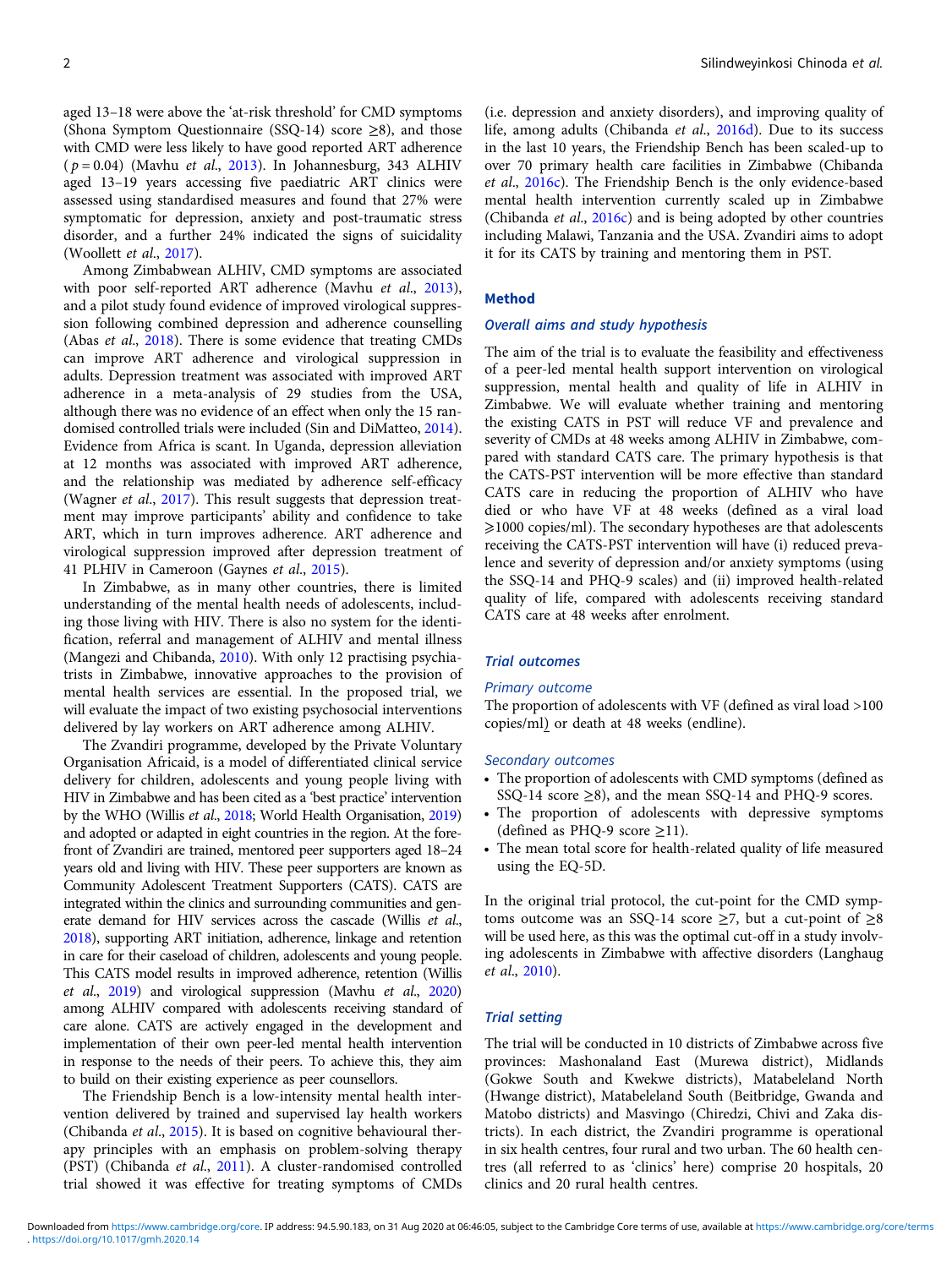

Fig. 1. Study design.

# Trial design

The study will be a cluster-randomised controlled trial with health centre as the unit of randomisation. The 60 clinics will be randomised (1:1 allocation within the district) to either CATS-PST support or standard CATS support, stratified by 10. Randomisation will be performed by an independent statistician using a prewritten Stata do-file. Fourteen ALHIV aged 10–19 years will be recruited per clinic (total = 840) as described in the Baseline Procedures section (Fig. 1).

# Eligibility criteria

- Inclusion criteria: ALHIV aged 10–19 years, eligible for ART (i.e. either starting or already on ART), with SSQ-14 score ≥7, and able to provide written informed assent for those aged 10–17 and their caregiver be able to provide written informed parental/caregiver consent. Those aged 18–19 years will be asked for written informed consent.
- Exclusion criteria: Participants will not be eligible if they are unable to comprehend the nature of the study in either English, Shona or Ndebele, are currently in psychiatric care, or end-stage AIDS, current psychosis, intoxication and/or dementia. All those excluded for medical reasons will be referred for appropriate care to one of two tertiary facilities in Harare.

#### Screening and enrolment

From the 60 clusters, a list of potentially eligible participants will be created from the ALHIV already registered with Zvandiri. Mobilisation of potential participants will be done by CATS during home visits to encourage both the participant and caregivers (for minors aged 10–17 years) to come to the facility on set days. Additionally, potential participants who are not already registered with Zvandiri will be sensitised about the study in the Opportunistic Infection (OI) department. After pre-screening for eligibility, all potential participants and their caregivers will

be invited to a trial orientation meeting where the details of the trial will be explained by an experienced Zvandiri mentor. Subsequently, potential participants will be screened for CMD symptoms by the research team using the SSQ-14. Eligible adolescents and caregivers who opt to take part in the trial will be asked to provide written consent and assent and will be booked for enrolment procedures and baseline assessments. Those who are not eligible for the trial will not be re-screened. Participants will be enrolled in the study over January to March 2019, in both arms concurrently

All participants attending clinics allocated to the control arm will receive Zvandiri standard care which entails ART, adherence support and counselling from clinic-based nurses and primary counsellors as set out in the prevailing Ministry of Health and Child Care (MoHCC) guidelines (Ministry of Health and Child Care, [2016\)](#page-6-0), plus counselling and home-based support from trained, mentored CATS, monthly support groups, weekly short message services (SMS) and weekly home visits.

All participants attending clinics in the intervention arm will receive the usual Zvandiri standard care plus PST. CATS will be trained and receive continued supervision in the delivery of the PST intervention in this arm. In both arms, ALHIV presenting with the signs of psychological distress will be referred by CATS to the clinic as per standard MoHCC and Zvandiri procedures for further assessment and management. This will include follow-up by a trained mental health nurse, where available. Psychological distress is defined as a report of visual/auditory hallucinations or suicidal ideation on the SSQ-14, or a score of 21 or higher on the PHQ-9.

#### Intervention

The CATS-PST 6-session intervention will be adapted from the four-phase Friendship Bench programme (Verhey et al., [2015](#page-6-0); Chibanda et al., [2016b\)](#page-5-0). In the first phase, kuvhura pfungwa (opening the mind), the CATS will help the participant to understand what is happening in her or his life and encourage her or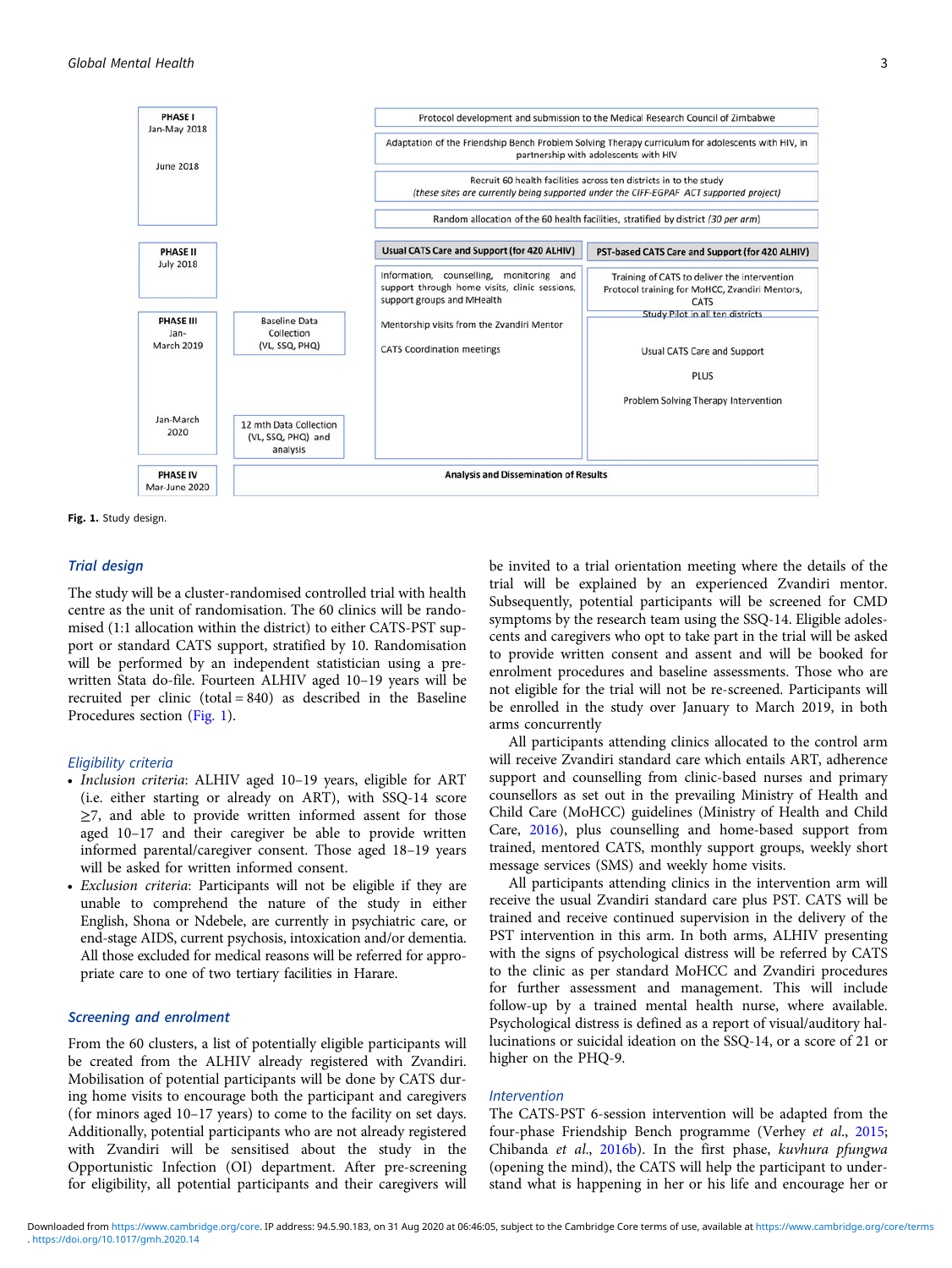Table 1. Power of the study if 840 ALHIV are recruited in 60 clinics (14 per clinic; 12 seen at 12 months)

| % with VF in intervention arm | % with VF in control arm | Power |
|-------------------------------|--------------------------|-------|
| 30%                           | 43%                      | 85%   |
| 31%                           | 43%                      | 78%   |
| 32%                           | 45%                      | 83%   |
| 24%                           | 36%                      | 85%   |

him to share what is going on and how she or he feels about it. In the second phase (kusimudzira), the participant is helped to choose one problem to work on, they will then help the participant brainstorm for possible solutions. In the third phase, kusimbisa, the CATS with the participant focuses on a detailed solution selection and devising a SMART action plan. In the last phase of kusimbisisa, participants who have completed 4–6 PST sessions are invited to take part in the 6-week Circle Kubatana Tose (Holding Hands Together) support group where people facing similar life challenges who have all gone through the counselling can share their stories and spend time together in a safe and protected environment while learning a craft skill (Chibanda et al., [2016c\)](#page-5-0). The intervention will also adopt inputs gathered during the formative work to address the specific needs of the ALHIV.

The adapted intervention will be fully described in a separate paper. Sixty CATS (two per intervention clinic) will be trained by the Friendship Bench team in the newly adapted CATS-PST intervention. We will use the training model previously used for scaling up the Friendship Bench to over 70 primary care facilities (Chibanda et al., [2016c](#page-5-0)). The training programme lasts for 3 weeks and makes use of role play, pre and post-tests, group sessions and one-on-one sessions for those who have difficulties. The curriculum will include the use of PST with ALHIV and how to make referrals to mental health services. The CATS are currently working in these sites and have already been selected based on their readiness and capacity to provide peer counselling.

Weekly nurse-led group supervision and monthly supervision from a mental health specialist will be provided. The CATS will complete a brief evaluation on their experiences of delivering the intervention.

#### Sample size, power and randomisation

We aim to recruit 840 ALHIV, on ART from 60 clinics in 10 districts. Based on baseline results of the previous trial (Mavhu et al., [2020\)](#page-5-0), we have assumed that 43% of participants will have VF at 48 weeks (endline) in clinics offering standard CATS support arm, within-clinic cluster coefficient of variation of 0.25, and 15% loss to follow-up (i.e. 14 participants recruited per clinic, with 12 seen at endline). This sample size provides 85% power to detect a 30% prevalence of VF in the CATS-PST support arm after 48 weeks (Table 1). The sample size also provides 85% power to detect a difference in proportion with VF of 36% in the standard CATS arm  $v$ . 24% in the CATS-PST arm. The sample size provides 87% power to detect a difference in the proportion with CMD symptoms at 48 weeks of 16% in the standard CATS arm and 8% in the CATS-PST arm.

#### Data collection

A finger prick blood sample will be collected from all eligible recruited study participants at baseline and endline and transported to Harare Hospital as a dried blood spot sample for an HIV viral load test at the National Microbiology Reference Laboratory. CMD symptoms will be measured by the SSQ-14 which has been used extensively in Zimbabwe as a screening tool with reliable sensitivity and specificity (Chibanda et al., [2016a\)](#page-5-0). The SSQ-14 is a dichotomous 14-item questionnaire, originally developed and validated in Shona (Chibanda et al., [2016a](#page-5-0)) and used largely at primary health care settings in Zimbabwe. Based on a validation study among ALHIV in Zimbabwe, we will use a cut-point of ≥8 which had a sensitivity of 85% and a specificity of 80% against a gold standard of major or minor depression with significant dysfunction on the Mini-International Neuropsychiatric Interview for Children and Adolescents (MINI-KID) (unpublished data). Clinical diagnosis of depression symptoms will be measured by the Patient Health Questionnaire (PHQ-9). The PHQ-9 is a nine-item Likert scale used to measure depression symptoms (Kroenke et al., [2001\)](#page-5-0) and has been validated in Shona (Chibanda et al., [2016a\)](#page-5-0). The PHQ-9 will be used as a secondary outcome measure for depression symptoms at 12 months with a cut-point of  $\geq 11$ (Kroenke et al., [2001\)](#page-5-0). Health, disability and health-related quality of life will be measured using the EQ-5D. We will also collect data on

- demographic and social characteristics including the level of caregiver and household support, food insecurity, HIV status disclosure
- experience of stigma
- clinical information including ARV regimen prescribed and experience of treatment switching, adherence practices.

The study has a qualitative component to answer critical questions around the feasibility of this peer-led intervention, the experiences of CATS when delivering the intervention, necessary modifications to the PST model itself in order to be delivered effectively by young people to adolescents and the support required by CATS. Young adolescents may have difficulty examining and articulating their experiences as well as listing their different problems when asked about them directly. For these adolescents, it may be more effective to elicit their problems using drawings. At endline, we will conduct two focus group discussions, each of about 10 participants, on their experiences of being supported by the CATS using PST. The discussion will be recorded and analysed. Participants will be randomly selected and give consent to join in the focus group discussions.

# Case reviews

As part of the intervention, all the CATS providing PST in the intervention arm will be visited by the Zvandiri Mentor on a weekly or bi-weekly basis to review individual cases. This review will include a case discussion, review of the case file documentation and discussion around the challenges and success experienced by the CATS. Twenty CATS (10 male and 10 female), two per district, will be purposively selected from the 60 intervention arm CATS for audio recording of these case reviews throughout the 12 months. These recordings will be transcribed verbatim, translated and analysed to provide an in-depth understanding of CATS experience of delivering PST for their clients, implementing fidelity and the range of problems and solutions identified by their clients.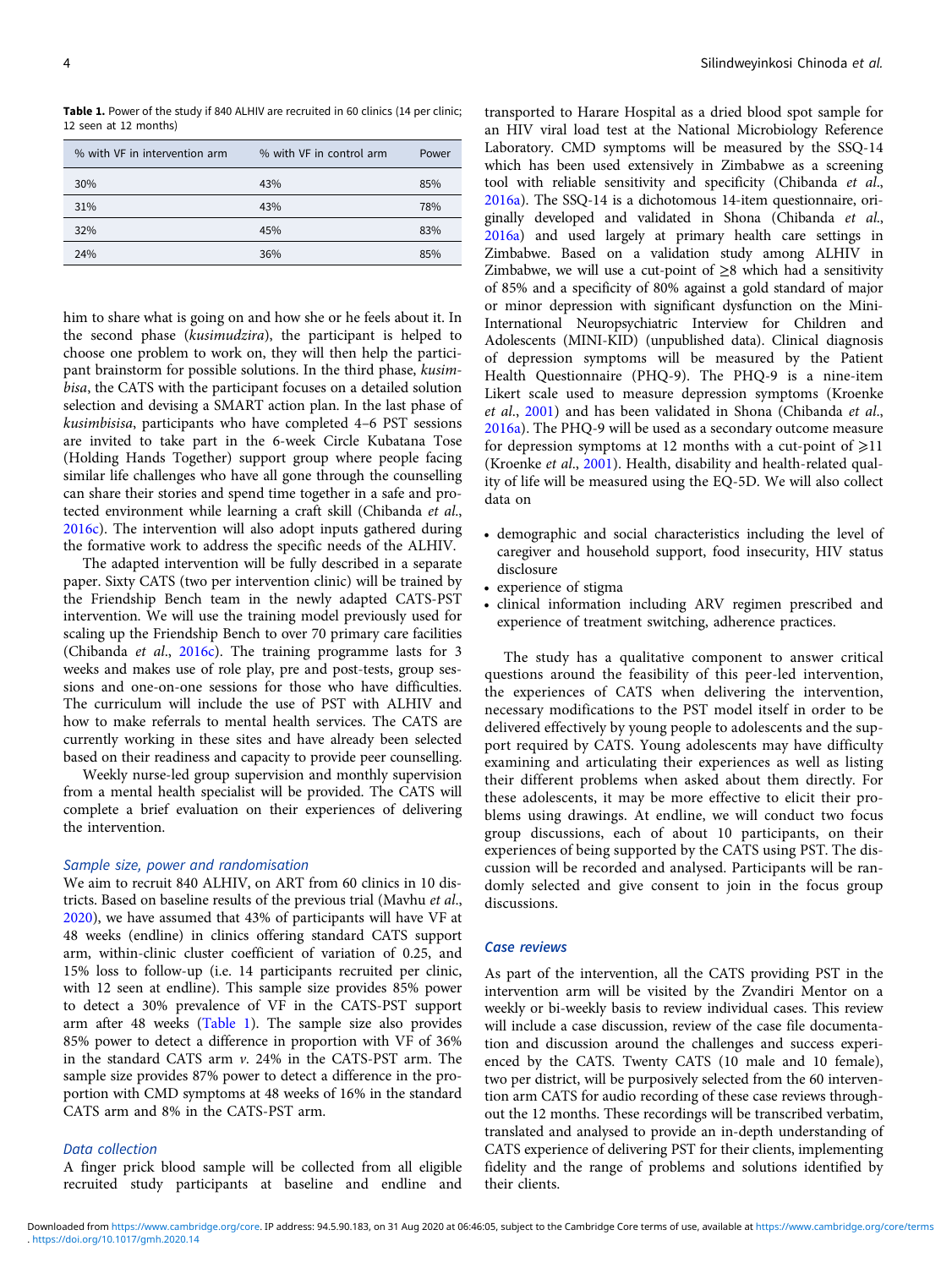Table 2. Enrolment, intervention and assessment schedule

| Time                              | Jan-Mar<br>2019 | Jan-Dec<br>2019 | Jan-Mar<br>2020 |
|-----------------------------------|-----------------|-----------------|-----------------|
| Enrolment                         |                 |                 |                 |
| Eligibility screen                | X               |                 |                 |
| Informed consent                  | X               |                 |                 |
| Interventions                     |                 |                 |                 |
| <b>Standard CATS</b>              |                 | $\mathsf{x}$    |                 |
| CATS-PST                          |                 | X               |                 |
| Assessments                       |                 |                 |                 |
| Viral load                        | X               |                 | X               |
| Health-related quality<br>of life | X               |                 | X               |
| SSQ-14 cut-point<br>of $\geq 8$   | X               |                 | X               |
| EQ 5D                             | X               |                 | X               |
| PHQ-9 cut-point<br>of $\geq$ 11   | X               |                 | X               |

#### Audio diaries

At the beginning of the study, 10 CATS will be purposively selected and invited to record an audio over a 2-week period at three different time points throughout the study to describe their experiences of delivering the intervention to their clients. The CATS' audios will be recorded in the language of their choice, transcribed verbatim and translated then analysed (Table 2).

### Data management and analysis

An ODK form will be developed and loaded onto Android phones for data collection. Ten data clerks will be trained to capture data using the ODK questionnaire. Data will be uploaded to the cloud and exported to Stata for analysis.

Quantitative analysis will be at the individual level. The primary comparison will be the proportion of participants with VF or death at 48 weeks between arms. Binary outcomes will be estimated as prevalence ratios using random-effects logistic regression, adjusting for clinic as a random effect, district as a fixed effect, and for baseline viral load and baseline score of PHQ-9 or SSQ-14 as appropriate. Variables associated with loss-to-follow-up will also be adjusted for. For continuous outcomes, analogous analyses will be conducted using mixed-effects linear regression.

The focus group discussions, audio diaries and PST sessions will be recorded and transcribed for analysis. All case reporting forms, reports and study-related records will be identified by coded number to maintain confidentiality. All records will be kept in locked file cabinets, all computer entries will be done with coded numbers only with limited computer access to study personnel. Clinical information will not be released to any party without written permission and all patient identifiers removed. All recordings and drawings will be kept in a lockable cabinet, and destroyed after use.

#### Ethical considerations

This protocol will be subject to review and approval by institutional review boards at all participating institutions, including the Medical Research Council of Zimbabwe. Referral for social protection services if abuse or exploitation is uncovered at any point during the study will be made to the relevant authorities and or professionals. Adolescents in the control group who present with depression will be managed by their existing clinic services. Participants referred for further care will not be excluded from the study but will receive the extra input from either a psychiatrist or clinical psychologist in addition to the PST, while in the control arm, individuals will be referred to a tertiary facility offering psychiatric services as part of standard care in the event that the clinic staff are unable to manage the cases. Once the study has been completed, it is expected that CATS in the control arm clinics will also be trained in the PST intervention, so that control arm participants also receive the same intervention, if it is found to be effective.

Africaid and the study team will always adhere to the best interest of the child principle. This study will involve highly vulnerable adolescents – those living with HIV and mental illness, and CATS who themselves are living with HIV and their right to confidentiality, privacy, respect and access to services will always be upheld. Written informed consent and assent will be obtained from all study participants prior to enrolment in the study. If participants are under 18, assent will be obtained along with written parental or caregiver consent. The written assent and consent forms will include assent and consent for any photographs and/or personal stories collected and shared throughout the duration of the study. Patient identifying information will not be collected. At the time of analysing data and publication of the results of the study, the name or identity of participants will not be used. Participants wishing to withdraw from the study will be allowed to do so with no effect on their subsequent care.

# Discussion

To our knowledge, there is one pilot trial (Betancourt et al., [2017](#page-5-0)) and one published protocol of a trial (Sam-Agudu et al., [2017\)](#page-6-0) to improve mental health among ALHIV in Africa. A pilot randomised controlled trial in Rwanda found that children aged 7–17 who were affected by HIV benefitted from family-based mental health promotion. However, only 21 children (12% of the sample) were living with HIV. In Nigeria, a planned trial of coordinated transition from paediatric to adult HIV care includes mental health as a secondary outcome.

Our trial is the first to prospectively enrol ALHIV who screen positive for CMD symptoms. The results of the study will show whether it is feasible for CATS to deliver PST to their peers on ART who have symptoms of CMD. The difference in SSQ-14 and PHQ-9 score will show the effectiveness of this intervention on CMD symptoms among ALHIV in Zimbabwe.

This research aims to address key challenges related to ART adherence and virological suppression for ALHIV. The trial has several methodologic strengths. It is large, well powered and representative of the whole country. A cluster-randomised design was used because the intervention is implemented through training CATS who are already based at specific clinics. The trial has a biological endpoint (viral load) as well as the secondary outcomes of CMD symptoms and quality of life. As a limitation, complete blinding is impossible. Data analysts will be unaware of which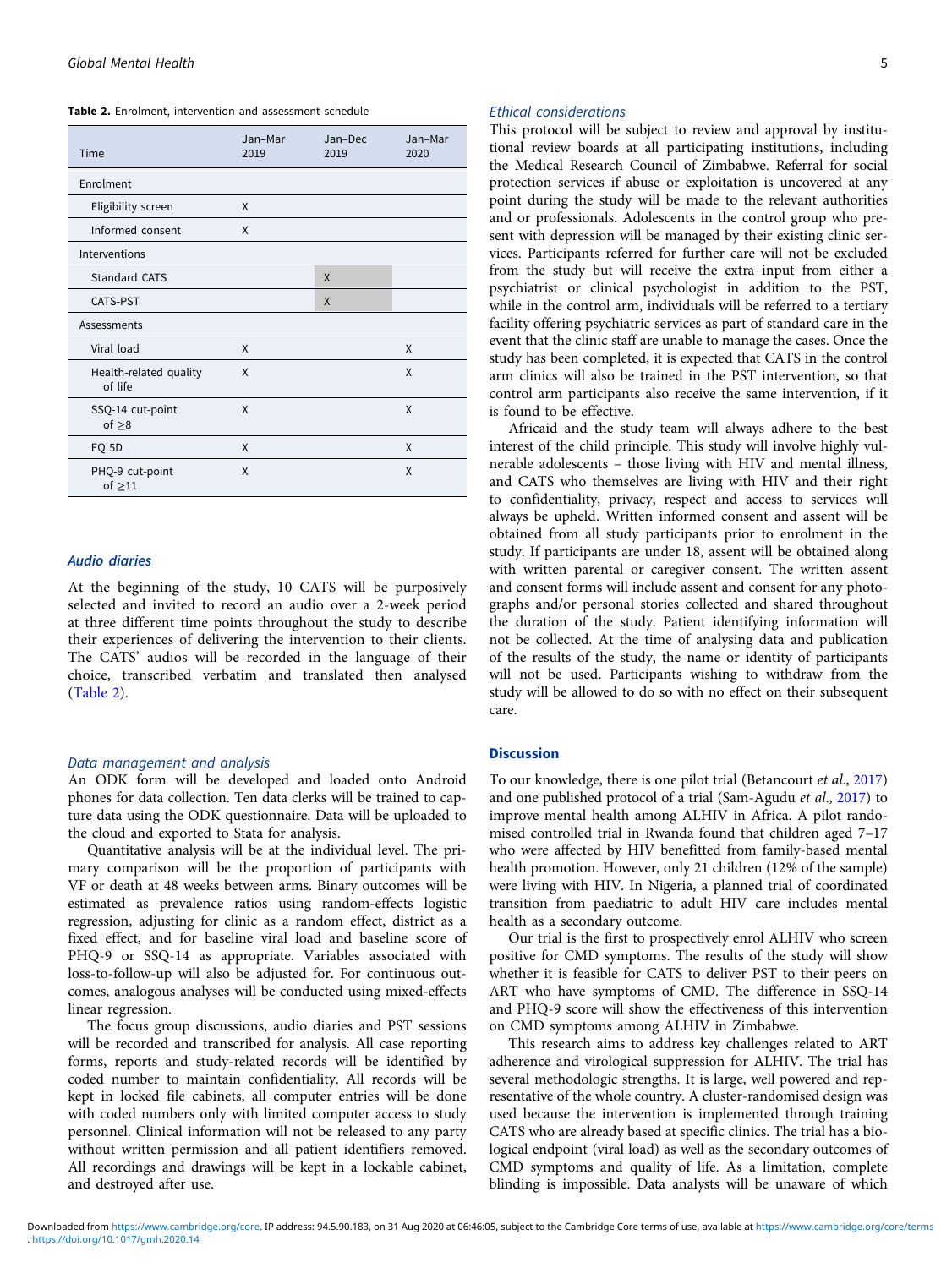<span id="page-5-0"></span>clinics within a district share a trial arm, and which arm is which, until after the publication of an analytical plan.

Operationally, the greatest strength of the trial is the network of CATS already integrated into primary care clinics across Zimbabwe, with training and mentoring programme by Africaid. A cluster-randomised controlled trial of the effectiveness of CATS care compared to clinic-based care on virological suppression has recently been completed (Mavhu et al., 2020). A logistic limitation is that some adolescents will have mental health problems requiring more complex treatment than CATS can provide, including medication. A referral mechanism is in place, but mental health care availability is limited and inequitable.

The Friendship Bench programme was originally developed in Harare and delivered by health advisors who were primarily older women. A cluster-randomised controlled trial in adults found it to be highly effective at reducing symptoms of CMDs and depression (Chibanda et al., 2016d). Importantly, it was equally effective for the 40% of trial participants who were living with HIV, and for the youngest participants (aged 18–22) (Chibanda et al., 2016c). This supports the theory that an adaptation of the programme will benefit ALHIV. Lessons learned from the scale-up of Friendship Bench and its expansion into rural areas show that working with a dynamic group of younger people who have different life challenges than those of the lay health workers bring in a new dimension in training younger people to be peer counsellors.

# Consent for publication

There will be a statement of consent to be audio taped for adolescents in the study. Those aged 18 and 19 years will give adult consent and in case of younger participants (10–17 years) both the child and parental or caregivers consent will be sought.

Availability of data and materials. Not applicable.

Acknowledgements. We thank the CATS, the Zvandiri Mentors and the Zvandiri Interns and the study participants. We also appreciate the great work that will be done by the study nurses in collecting viral load samples from the study participants and the partnership with the MoHCC.

#### Author contributions.

DC is the PI. NW and DC conceived the idea of the trial. NW and AM adapted the intervention, with input from OM, TA and DS. SC is the study coordinator and wrote the first draft of the paper. RBC developed the study protocol and tools. HAW is the trial statistician and VS contributed to data management. EM made additions to the paper. All authors read and commented on the manuscript.

Financial support. The Children's Investment Fund Foundation (CIFF) is funding the project.

Conflict of interest. The authors declare that they have no competing interests.

Ethics approval. This protocol will be subject to review and approval by institutional review boards at all participating institutions, including the Medical Research Council of Zimbabwe, the Research Council of Zimbabwe and the London School of Hygiene and Tropical Medicine. The authors assert that all procedures contributing to this work comply with the ethical standards of the relevant national and institutional committees on human experimentation and with the Helsinki Declaration of 1975, as revised in 2008.

# References

Abas M, Nyamayaro P, Bere T, Saruchera E, Mothobi N, Simms V, Mangezi W, Macpherson K, Croome N, Magidson J, Makadzange A, Safren S, Chibanda D and O'Cleirigh C (2018) Feasibility and acceptability of a task-shifted intervention to enhance adherence to HIV medication and improve depression in people living with HIV in Zimbabwe, a low income country in Sub-Saharan Africa. AIDS and Behavior 22, 86–101.

- Betancourt TS, Ng LC, Kirk CM, Brennan RT, Beardslee WR, Stulac S, Mushashi C, Nduwimana E, Mukunzi S, Nyirandagijimana B, Kalisa G, Rwabukwisi CF and Sezibera V (2017) Family-based promotion of mental health in children affected by HIV: a pilot randomized controlled trial. Journal of Child Psychology and Psychiatry, and Allied Disciplines, 58, 922–930.
- Chibanda D, Bowers T, Verhey R, Rusakaniko S, Abas M, Weiss HA and Araya R (2015) The Friendship Bench programme: a cluster randomised controlled trial of a brief psychological intervention for common mental disorders delivered by lay health workers in Zimbabwe. International Journal of Mental Health Systems 9, 21.
- Chibanda D, Mesu P, Kajawu L, Cowan F, Araya R and Abas MA (2011) Problem-solving therapy for depression and common mental disorders in Zimbabwe: piloting a task-shifting primary mental health care intervention in a population with a high prevalence of people living with HIV. BMC Public Health 11, 828.
- Chibanda D, Verhey R, Gibson LJ, Munetsi E, Machando D, Rusakaniko S, Munjoma R, Araya R, Weiss HA and Abas M (2016a) Validation of screening tools for depression and anxiety disorders in a primary care population with high HIV prevalence in Zimbabwe. Journal of Affective Disorders 198, 50–55.
- Chibanda D, Verhey R, Munetsi E, Cowan FM and Lund C (2016b) Using a theory driven approach to develop and evaluate a complex mental health intervention: the friendship bench project in Zimbabwe. International Journal of Mental Health Systems 10, 16.
- Chibanda D, Verhey R, Munetsi E, Rusakaniko S, Cowan F and Lund C (2016c) Scaling up interventions for depression in sub-Saharan Africa: lessons from Zimbabwe. Global Mental Health (Cambridge) 3, e13.
- Chibanda D, Weiss HA, Verhey R, Simms V, Munjoma R, Rusakaniko S, Chingono A, Munetsi E, Bere T, Manda E, Abas M and Araya R (2016d) Effect of a primary care-based psychological intervention on symptoms of common mental disorders in Zimbabwe: a randomized clinical trial. JAMA 316, 2618–2626.
- Gaynes BN, Pence BW, Atashili J, O'Donnell JK, Njamnshi AK, Tabenyang ME, Arrey CK, Whetten R, Whetten K and Ndumbe P (2015) Changes in HIV outcomes following depression care in a resource-limited setting: results from a pilot study in Bamenda, Cameroon. PLoS ONE 10, e0140001.
- Hudelson C and Cluver L (2015) Factors associated with adherence to antiretroviral therapy among adolescents living with HIV/AIDS in low- and middle-income countries: a systematic review. AIDS Care 27, 805–816.
- Joint United Nations Programme On HIV/AIDS (UNAIDS) (2016) Ending the AIDS epidemic for adolescents, with adolescents.
- Kroenke K, Spitzer RL and Williams JB (2001) The PHQ-9: validity of a brief depression severity measure. Journal of General Internal Medicine 16, 606–613.
- Langhaug LF, Pascoe SJ, Mavhu W, Woelk G, Sherr L, Hayes RJ and Cowan FM (2010) High prevalence of affective disorders among adolescents living in Rural Zimbabwe. Journal of Community Health 35, 355–364.
- Lowenthal E, Lawler K, Harari N, Moamogwe L, Masunge J, Masedi M, Matome B, Seloilwe E and Gross R (2012) Rapid psychosocial function screening test identified treatment failure in HIV + African youth. AIDS Care 24, 722–727.
- Mangezi W and Chibanda D (2010) Mental health in Zimbabwe: country profile.
- Mavhu W, Berwick J, Chirawu P, Makamba M, Copas A, Dirawo J, Willis N, Araya R, Abas MA, Corbett EL, Mungofa S, Laver SM and Cowan FM (2013) Enhancing psychosocial support for HIV positive adolescents in Harare, Zimbabwe. PLoS ONE 8, e70254.
- Mavhu W, Willis N, Mufuka J, Bernays S, Tshuma M, Mangenah C, Maheswaran H, Mangezi W, Apollo T, Araya R, Weiss HA and Cowan FM (2020) Effect of a differentiated service delivery model on virological failure in adolescents with HIV in Zimbabwe (Zvandiri): a clusterrandomised controlled trial. The Lancet. Global Health 8, e264–e275.
- Mavhu W, Willis N, Mufuka J, Mangenah C, Mvududu K, Bernays S, Mangezi W, Apollo T, Araya R, Weiss HA and Cowan FM (2017)